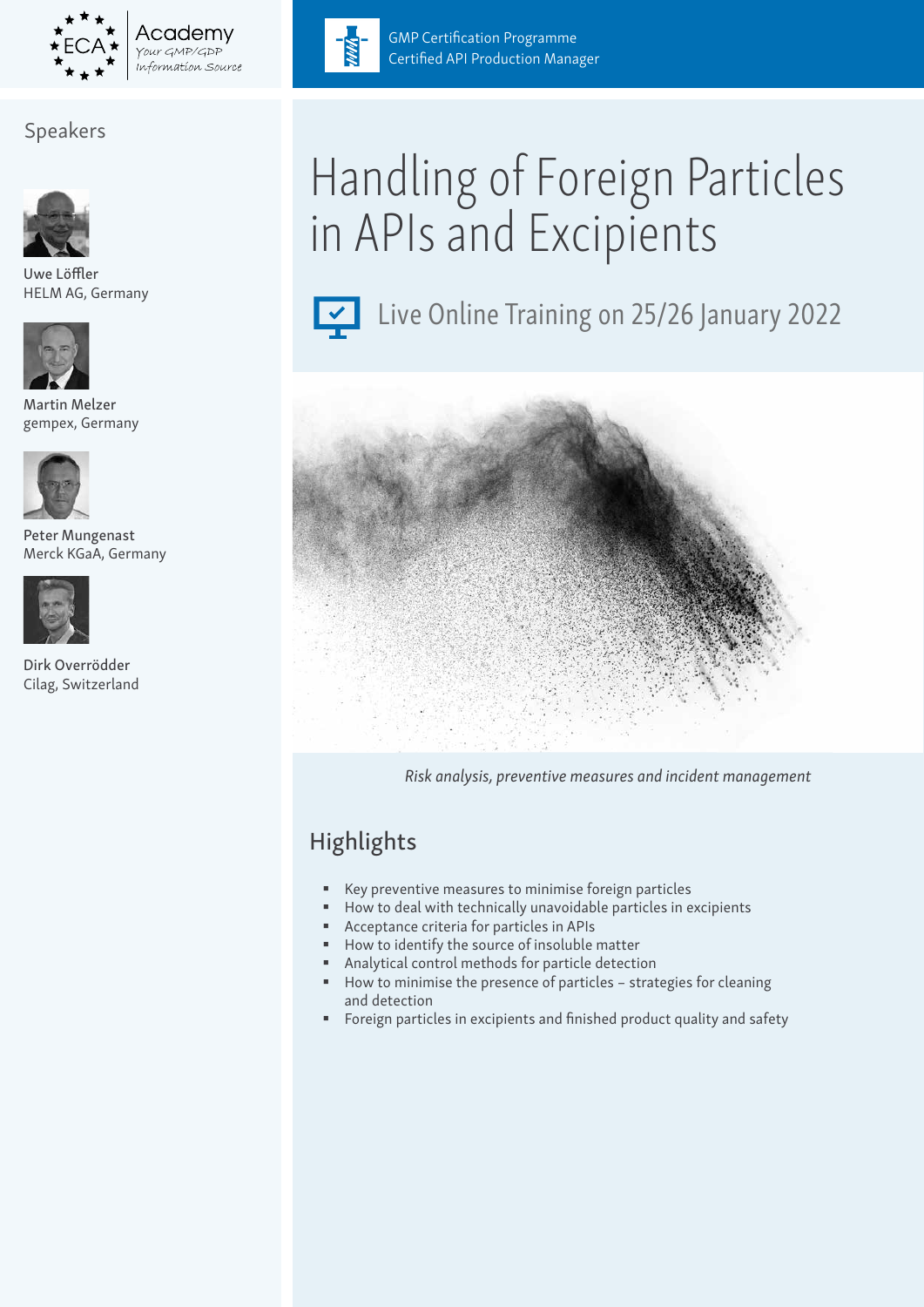# **Objectives**

During this Live Online Training all relevant aspects regarding the control of particles in APIs and excipients will be discussed.

You will learn

- How potential sources of insoluble matter can be identified
- Which acceptance criteria for particles can be applied
- How good practices to minimise the presence of particles in APIs can look like
- What has to be considered regarding control of particles during plant and equipment maintenance and cleaning
- How a particulate contamination profile can be established.

# Background

Visible particles, insoluble particles or matter or foreign particles in Active Pharmaceutical Ingredients (APIs) and pharmaceutical excipients are topics of great interest and of importance to the pharmaceutical industry.

A number of inspectional observations from various Regulatory Authorities related to visible particles in Drug Products and APIs has risen considerable concern. Moreover inappropriate methods of investigation, controls and preventive and corrective actions were all subjects of citations by authorities and observations by API and excipient customers.

Particles have always been present in APIs and excipients but guidance from health authorities (EMA, FDA, others) or Pharmacopoeias (e.g. EP, USP) about particles is very limited. The APIC Guidance on Insoluble Matter and Foreign Particles in APIs and the IPEC Guide on "Technically Unavoidable Particle Profile (TUPP)" are the only best practice documents so far providing guidance for a standard approach towards an appropriate control of foreign particles in APIs and pharmaceutical excipients.

## Target Audience

This Live Online Training is addressed to employees and senior staff of pharmaceutical companies and manufacturers of APIs and excipients. The course is of particular interest to all those working in Quality Assurance, Quality Control, production and purchasing departments.

## Programme

#### Particles and Insoluble Matter in API Manufacturing: Why is it a Topic of Great Interest?

- Definition of particles
- Types of particles
- Possible reasons for the elevated presence of visible particles
- Hints in guidances on how to deal with visible particles
- Inspectional observations
- Expectations of API manufacturers, API users, API suppliers and supervisory authorities regarding visible particles in APIs

#### Foreign Matter in Pharmaceutical Excipients – How to Deal with "Technically Unavoidable Particles" (TUPs)

- Understanding the nature of contaminants
- Establishing the target profile to support risk assessment
- Establishing the risk profile of unavoidable foreign particles
- Understanding the source and mitigation to minimise the foreign particles

#### Incident Management – How to Identify the Source of Insoluble Matter

- Potential sources of insoluble matter
- Root cause analysis examples of investigation techniques and aids
- Risk assessment: topics to be considered during the investigation/disposition decision

#### Acceptance Criteria for Particles in APIs

- Types of dosage forms and routes of administration
- Typical limits for particle size seen via a filter test
- Proposal for limits

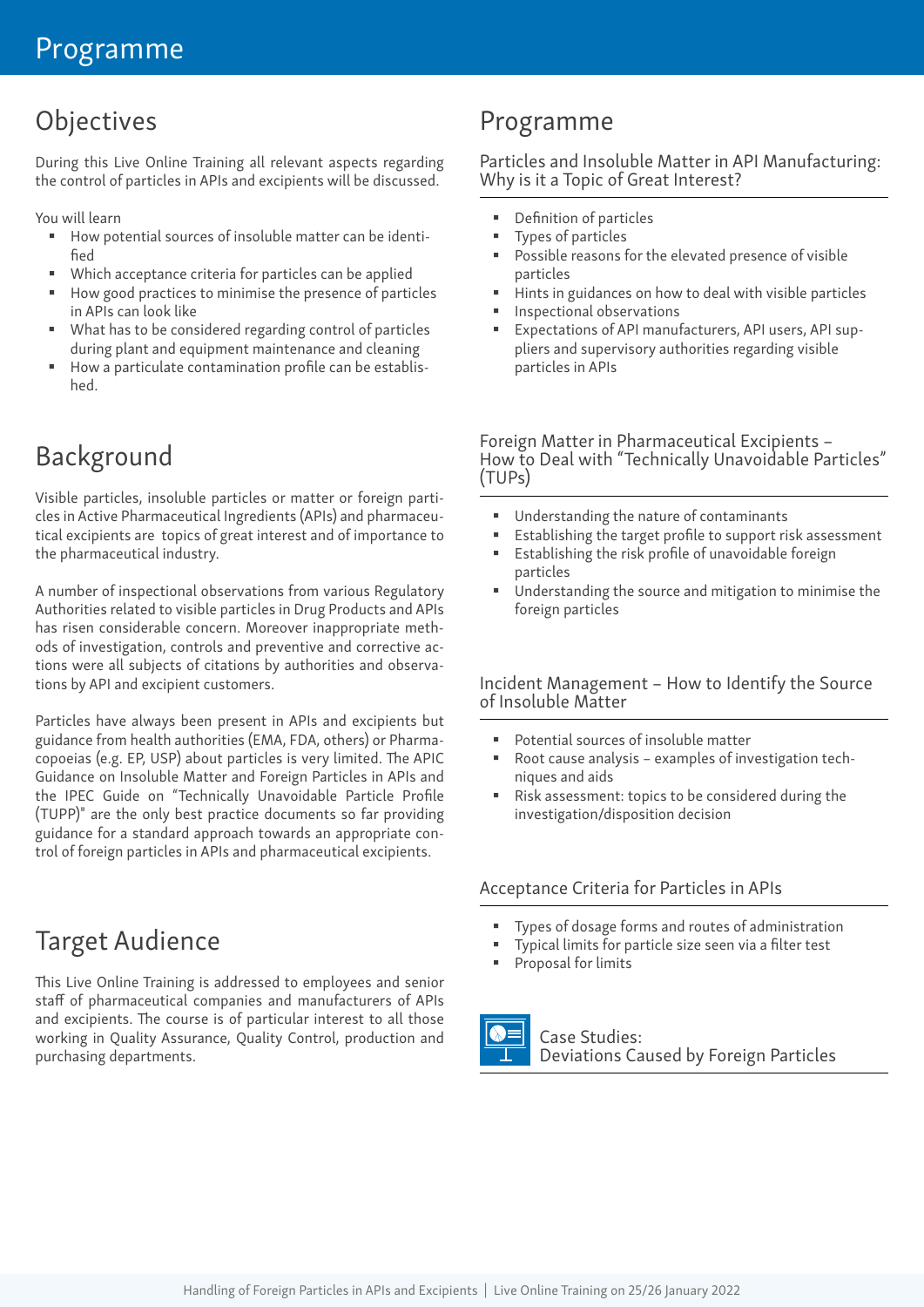#### How Can Routine Cleaning Procedures Detect or Minimize the Presence of Particles in API Production?

- Guides and Industry Standards regarding cleaning
- **Equipment cleaning**
- **Production environment cleaning**
- **Equipment design considerations**
- Detection/removal methods of particles
- **Preventive measures**

#### Analytical Control Methods for Particle Detection

- Design of appropriate analytical techniques
- Understanding the operational and investigative analytical methodologies

Foreign Particles in Excipients and Finished Product Quality and Safety

- Contamination Profile of Excipients meets Finished Product Quality Target Product Profile
- Excipient Process Risk Analysis and TUPP/ Particulate Contamination Profiling

## Speakers



Dr Uwe Löffler HELM AG, Germany

Dr Löffler is founder and leader of Uwe Löffler Consultancy and started his business just recently. Before that he worked 30 years in different positions in the pharmaceutical industry. His last position has been at HELM AG Hamburg where Dr Löffler held a position as Head of Department of a unit being responsible for the scientific Life-cycle-Management of generic drugs beside that he held the function as a Quality Assurance Manager.



#### Dr Martin Melzer gempex GmbH, Germany

Dr Melzer is Principal Consultant at gempex GmbH, Germany. Before that he was consultant for GMP/ GDP aspects, GMP -Inspector in a German Field Inspectorate in Germany, QA/ QC manager at a production site for AP/ and finished products, and head of laboratory for plant medicinal products.



Peter Mungenast Merck KGaA, Germany

Mr Mungenast studied Biology and Chemistry at the University in Karlsruhe. Then he worked in different functions for Merck KGaA. Since 1996 he is responsible for cleaning validation, training and different projects in the Quality Assurance department.



Dr Dirk Overrödder Janssen, Schaffhausen, Switzerland

Dr Overrödder joined Cilag AG in 1995 and was employed in various positions in R&D and Compliance. Since May 2014 he is Head of QA Small Molecules (API & Drug Product) at Janssen's site in Schaffhausen, Switzerland.

#### Your Benefits



Internationally Acknowledged Certificate from ECA Academy The EU GMP Guide requires: "... All personnel should be aware of the principles of Good Manufacturing Practice that affect them and receive initial and continuing training,…". This is why you receive an acknowledged participant certificate, which lists the contents of the seminar in detail and with which you document your training.

#### This Live Online Training is recognized for the GMP/GDP Certification Scheme

Building on your education the ECA GMP/GDP certification programmes provide you with the appropriate supplement to acquire this qualification. This training course is the first element for your additional certification. Simply choose any three courses within the programme according to your professional interest. Your certificate is then valid for two years. To renew it, you can pick any training from the ECA courses and conferences list within that two-years period – allowing you to broaden your knowledge in GMP and GDP compliance. Please find more information at www.gmp-certification.org.